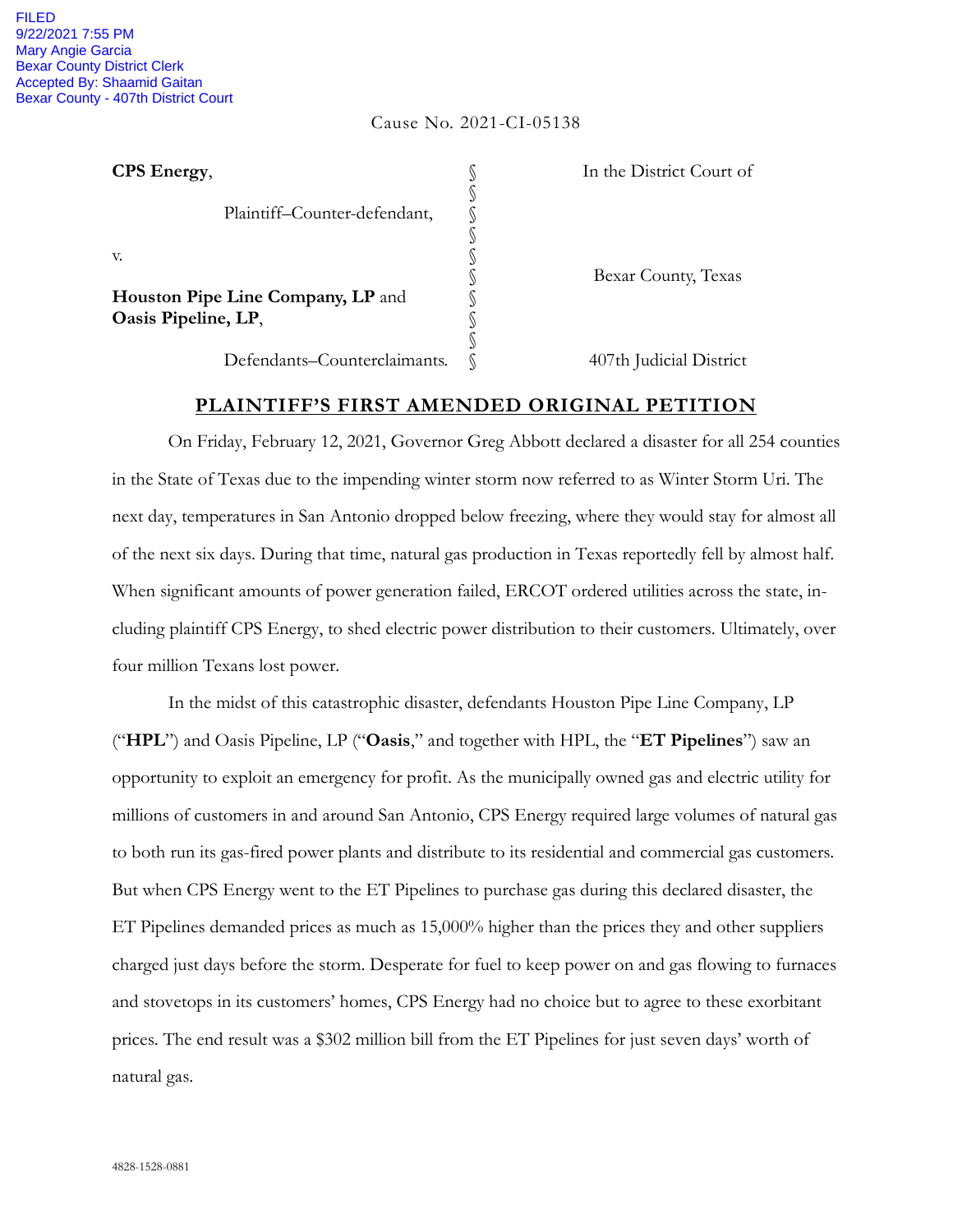While regular Texans were dealing with the disaster's enormous human and economic toll, the ET Pipelines' parent company, Energy Transfer, excitedly bragged to its investors about its ability to "benefit" from the "strong commodity prices." And benefit it did. On May 6, 2021, Energy Transfer announced that it reaped a **\$2.4 billion windfall** from Winter Storm Uri. Almost all of these reported gains came from Energy Transfer's intrastate transportation and storage segment the segment that includes the ET Pipelines. As San Antonio Mayor Ron Nirenberg has stated, permitting the ET Pipelines and other gas suppliers to reap such gains on the backs of regular Texans would result in one of the most massive wealth transfers in Texas history.

Fortunately for CPS Energy and its customers, well-established doctrines of Texas contract law forbid such a result. For well over a century, Texas law has recognized that unconscionable contract terms—i.e., grossly unfair terms extracted through an unequal bargaining process—are unenforceable. Further, a contract term that violates public policy is likewise void under Texas law, and Texas public policy has long prohibited taking advantage of a disaster to charge exorbitant or excessive prices for necessities. The ET Pipelines' blatant price gouging during the winter weather disaster fails both tests, and the outrageous prices the ET Pipelines demand are therefore unenforceable.

CPS Energy has already paid the ET Pipelines more than \$46 million for the gas they delivered during the disaster, which reflects a 1,000% increase from the prices prevailing just days earlier. But CPS Energy will not pay the outrageous, excessive, and exorbitant prices the ET Pipelines demand just so they can further pad their profits at the expense of CPS Energy's customers. CPS Energy therefore brings this suit for declaratory judgment and respectfully asks the Court to declare that the prices the ET Pipelines demand in excess of the amount CPS Energy has already paid are unenforceable as unconscionable and/or void as against Texas public policy.

## **DISCOVERY CONTROL PLAN AND RULE 47(C) STATEMENT**

1. CPS Energy intends to conduct discovery in this matter under Level 3 of the Texas Rule of Civil Procedure 190.4, and affirmatively pleads that this suit is not governed by the expedited-actions process in Texas Rule of Civil Procedure 169.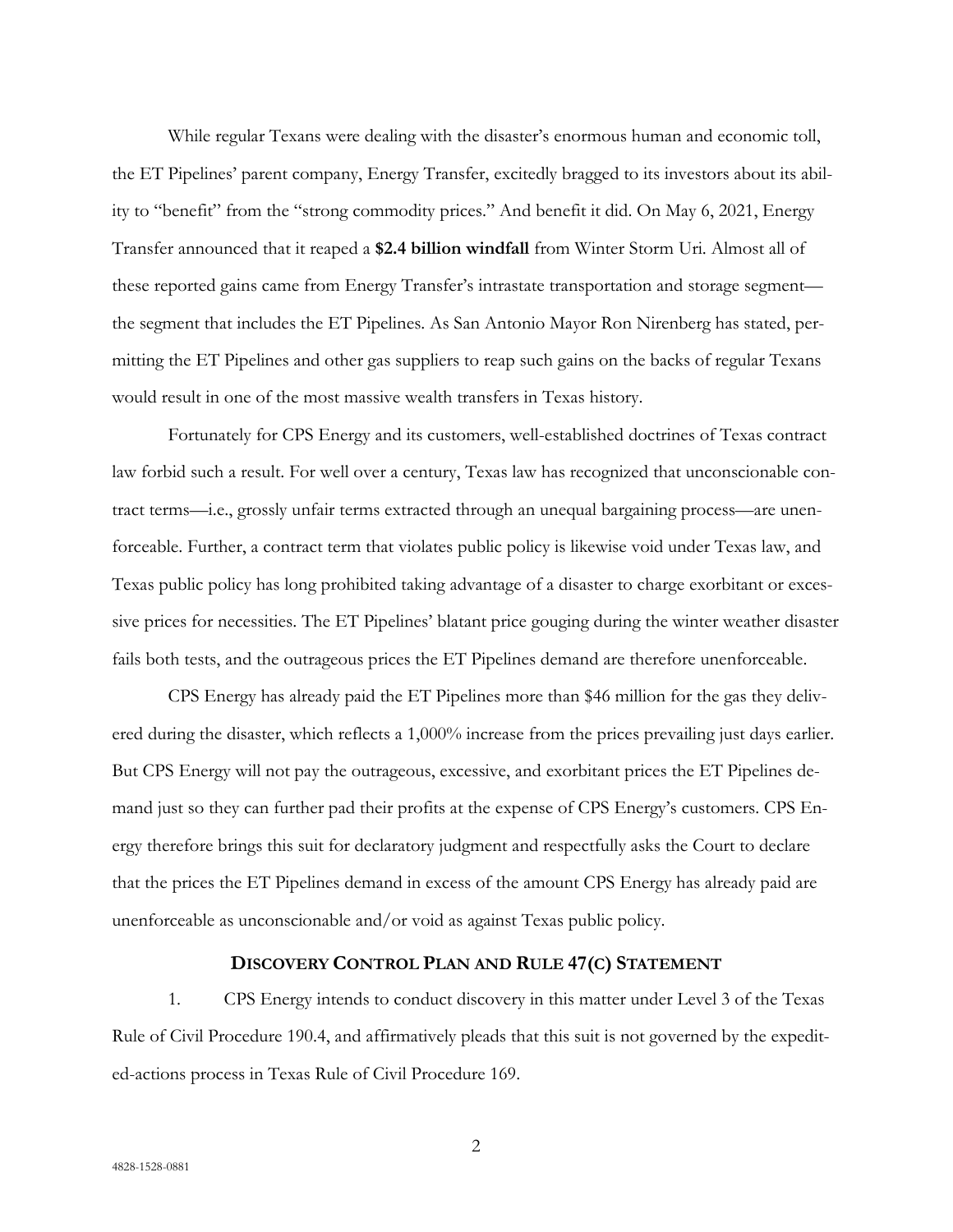2. In accordance with Rule 47(c) of the Texas Rules of Civil Procedure, CPS Energy states that it seeks monetary relief over \$1,000,000.00. Specifically, CPS Energy seeks declaratory relief, equitable relief, and attorneys' fees and costs. Nothing in this paragraph is intended to limit the scope of the relief sought in this Petition, as it may be amended from time to time.

## **PARTIES**

3. The City of San Antonio, acting by and through the City Public Service Board ("**CPS Energy**") is a municipally owned electric and gas utility that has a long history of service in the San Antonio area spanning more than 161 years.

4. Defendant HPL is a Delaware limited partnership doing business in Bexar County, whose principal office in the State of Texas is 8111 Westchester Drive, Suite 310, Dallas, Texas 75225. It owns and operates an intrastate natural gas pipeline system in Texas that buys, sells, and transports natural gas to utility and industrial customers across its system, and has direct physical interconnections with the facilities of CPS Energy for the delivery of natural gas supply. HPL has appeared in this action and may be served through its counsel.

5. Defendant Oasis is a Texas limited partnership doing business in Bexar County, whose principal office in the State of Texas is 8111 Westchester Drive, Suite 310, Dallas, Texas 75225. Like HPL, it also owns and operates an intrastate natural gas pipeline system in Texas that buys, sells, and transports natural gas to utility and industrial customers across its system, and has direct physical interconnections with the facilities of CPS Energy for the delivery of natural gas supply. Oasis has appeared in this case and may be served through its counsel.

#### **JURISDICTION**

6. This Court has jurisdiction because CPS Energy brings suit for an amount in excess of the minimum jurisdictional requirements of this Court.

## **VENUE**

7. Venue is proper because all or a substantial number of facts giving rise to the dispute occurred in Bexar County.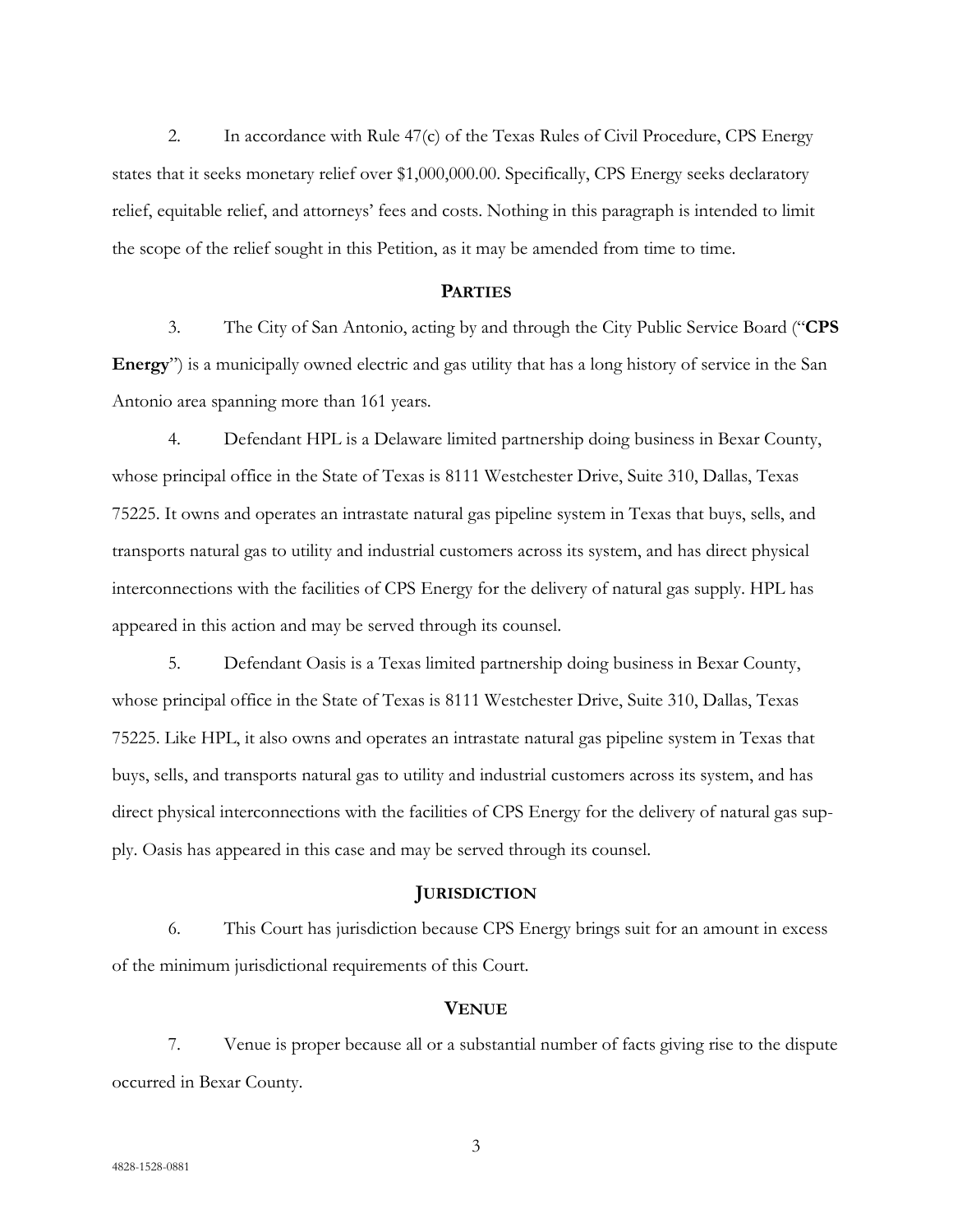#### **FACTS**

## **A. Background of the Parties and Their Relationship**

## **1. CPS Energy**

8. CPS Energy is the nation's largest municipally owned electric and gas utility. It is guided by an independent Board of Trustees and subject to the San Antonio City Council's reserved powers in the areas of rates, municipal utility debt, and eminent domain. It serves more than 2,000,000 residents, 820,000 electric customers, and 345,000 natural gas customers in its service territory, which includes not only the City of San Antonio but also 31 other municipalities in and around the metropolitan area, all of Bexar County, and portions of seven adjacent counties.

9. As an electric and gas utility, CPS Energy buys and uses natural gas for two purposes: (1) to use as fuel for its gas-fired power plants, and (2) to distribute directly to its customers for use in the furnaces, water heaters, stove tops, and other burner tips in their homes and businesses. CPS Energy purchases this gas from a number of suppliers with which it has standing contracts based on industry-standard forms published by the North American Energy Standards Board ("**NAESB**"). These base contracts provide the general terms and legal framework for the parties' transactions, but they are not self-executing. Rather, they are given legal effect only if and when the parties enter into a transaction confirmation ("**Confirm**") for an actual sale or purchase of natural gas for an agreed quantity, price, term, and point of delivery. It is pursuant to those Confirms that the sellers then deliver the gas.

10. Some of the transactions CPS Energy enters into provide for delivery of a set volume of gas per day over an extended period of time, such as one or more months. The gas purchased under these longer-term arrangements is known as baseload gas. But the volume of gas that CPS Energy requires on any given day varies drastically due to a variety of factors that are difficult to accurately predict weeks or months ahead of time. For that reason, although CPS purchases significant volumes of baseload gas under those longer-term arrangements, it purchases most of its gas in the so-called spot market, where purchases are made one to a few business days before the date of delivery, when CPS Energy's needs are more predictable.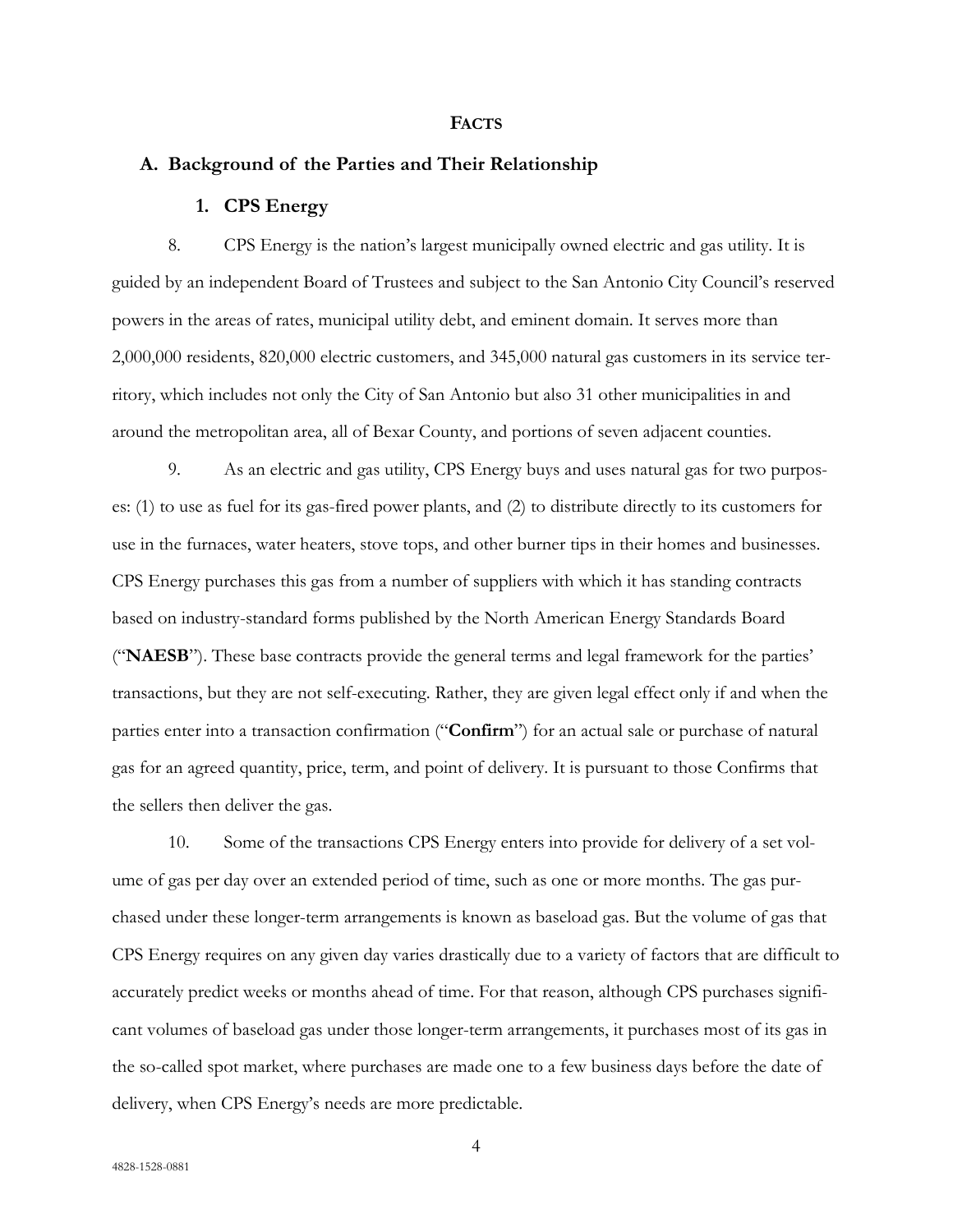11. When CPS Energy purchases gas on the spot market, the price is usually set in one of two ways. First, the parties may agree to a fixed price, such as \$3.00 per MMBtu. Second, the parties may agree to a price based on one of several daily indices published in Platts' *Gas Daily*. These daily indices are derived from the fixed-price transactions reported to Platts for each business day at certain delivery locations, including the Houston Ship Channel, Katy, and Waha hubs. Specifically, for each business day, Platts publishes a "midpoint" or index, also called the Gas Daily Average (GDA), for each reported location. This midpoint is simply the volume-weighted average of all transactions submitted to Platts for that location on that day. Platts also provides the number of transactions and the total volume of gas on which each daily index is based. For example, the *Gas Daily* sample provided on Platts' website shows the daily indices for April 3, 2019. For Houston Ship Channel, it provides a midpoint of \$2.68 per MMBtu and states that this is based on 41 reported fixed-price transactions with a combined volume of 201,000 MMBtu.

12. CPS Energy employs a number of tools and practices to optimize its gas purchasing. For example, CPS Energy enters into gas transportation contracts under which it obtains capacity on gas pipelines to transport gas from different market hubs to its city gates and/or gas-fired power plants. This gives CPS Energy access to a broad range of suppliers in different locations, often allowing CPS Energy to take advantage of geographic price disparities between the various market hubs. CPS Energy also enters into gas storage agreements through which it obtains capacity in natural gas storage facilities connected to pipelines, which gives CPS Energy operational flexibility in balancing its daily gas volumes.

13. Additionally, CPS Energy employs various hedging strategies to manage the risks associated with volatility in natural gas prices, pursuant to policies provided by CPS Energy's board under the Texas Public Funds Investment Act. Through these strategies, CPS Energy seeks to mitigate its exposure to adverse price volatility while still providing the flexibility to take advantage of favorable price movements. Under no circumstances, though, is CPS Energy permitted to engage in hedging strategies for purposes of speculation.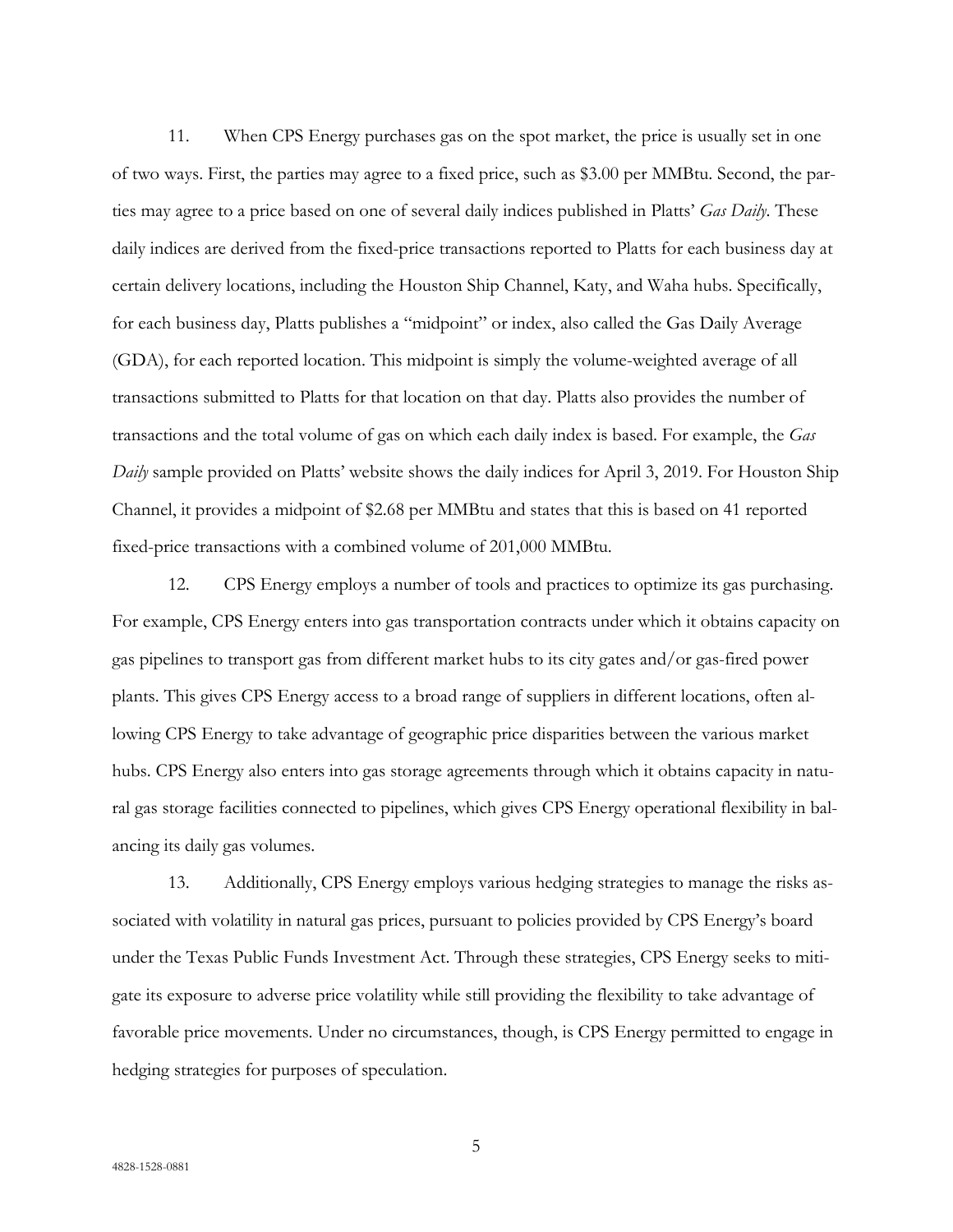#### **2. Energy Transfer and the ET Pipelines**

14. The ET Pipelines' ultimate parent company, Energy Transfer, is a publicly traded energy infrastructure company. According to Energy Transfer's website, approximately 30% of the nation's natural gas and crude oil are moved through its more than 90,000 miles of pipelines and other infrastructure nationwide.

15. Among Energy Transfer's many business segments is its intrastate natural gas transportation and storage business in Texas, which includes more than 9,000 miles of pipelines. Energy Transfer claims that its intrastate natural gas system is the largest in the United States. The ET Pipelines own and/or operate two of Energy Transfer's major intrastate assets: the HPL System and the Oasis Pipeline.

16. The HPL System is composed of an extensive network of more than 3,920 miles of intrastate natural gas pipelines in and around southeast Texas, as well as the underground Bammel storage reservoir near Houston, among other assets. According to Energy Transfer, the HPL System is well situated to gather and transport gas in many of the major gas producing areas in Texas. The HPL System gives Energy Transfer a particularly strong presence in the key Houston Ship Channel and Katy Hub markets, which allows Energy Transfer to play an important role in the Texas natural gas markets.

17. The Oasis Pipeline is primarily a 36-inch natural gas pipeline that runs 750 miles from the Waha market hub in far west Texas to the Katy market hub near Houston. It has many interconnections with other pipelines, power plants, processing facilities, municipalities, and producers.

18. The ET Pipelines generate revenue in two primary ways. First, the ET Pipelines enter into transportation and storage agreements under which third parties purchase capacity to ship and store their own gas using the ET Pipelines' assets. Historically, the transportation and storage fees from such contracts have made up the largest component of Energy Transfer's earnings in its intrastate segment.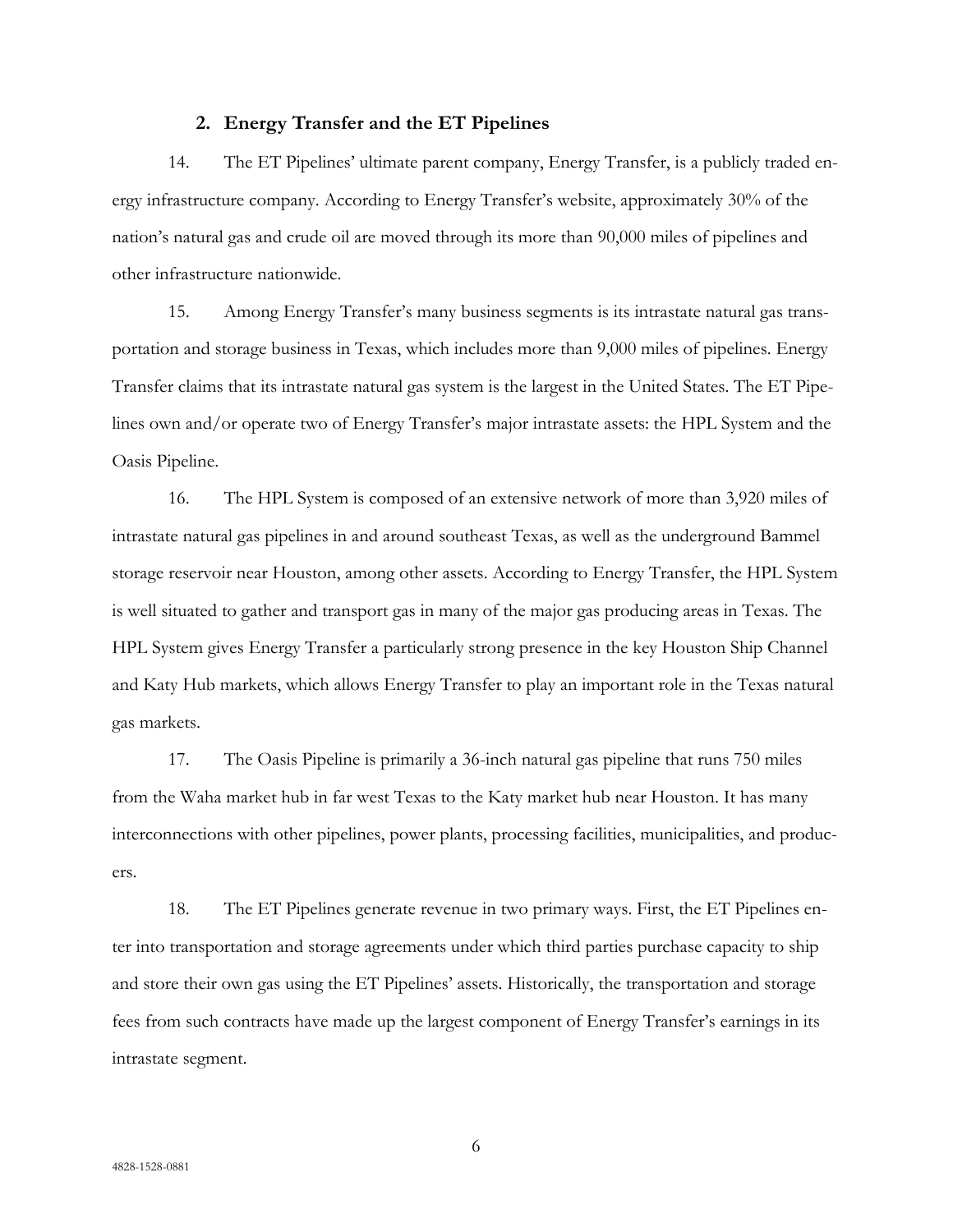19. Second, and more relevant here, the ET Pipelines generate revenues and margin by selling natural gas that they own to third parties. The ET Pipelines acquire natural gas by purchasing it from producers at the wellhead or from other market participants, as well as by retaining it in kind as part of the compensation they charge for transportation and storage services. When the ET Pipelines purchase natural gas from producers, they generally do so at a discount to a specified index price.

20. Energy Transfer's control of its vast intrastate natural gas transportation and storage assets, including HPL and Oasis, gives it a dominant role as a seller of natural gas in many Texas market areas, especially the Houston Ship Channel and Katy. For example, Energy Transfer's sales have at times comprised 80 percent or more of total fixed-price gas sales at the Houston Ship Channel. And because Energy Transfer reports its fixed-price transactions to Platts, such an outsized share of fixed-price transactions at these locations, in turn, gives Energy Transfer the ability to influence, if not outright control, the daily indices for those locations.

#### **3. The Parties' Relationship and Contracts**

21. Until recently, CPS Energy and the ET Pipelines had a longstanding relationship. CPS Energy had in place a NAESB Base Contract for Sale and Purchase of Natural Gas (a "**NAESB Contract**") with each of the ET Pipelines. The NAESB Contract with HPL is dated February 1, 2012, and is attached hereto as Exhibit B. The NAESB Contract with Oasis is dated November 1, 2009, and is attached hereto as Exhibit C. [1](#page-6-0) As noted above, the NAESB Contracts do not provide any actual transactions terms; when CPS Energy and one of the ET Pipelines would agree on a particular transaction, they would enter a Confirm with the quantity, delivery date(s), delivery point, and price. Notably, although the ET Pipelines are the counterparties to the NAESB Contracts and the related Confirms, CPS Energy dealt with San Antonio-based employees of Energy Transfer

 $\overline{a}$ 

<span id="page-6-0"></span><sup>&</sup>lt;sup>1</sup> The counterparty to CPS Energy's NAESB Contract with Oasis was initially a different Energy Transfer affiliate, Texas Energy Transfer Company, Ltd. On January 17, 2011, Texas Energy Transfer Company assigned the NAESB Contract to Oasis Pipeline, L.P. The assignment is included in Exhibit C.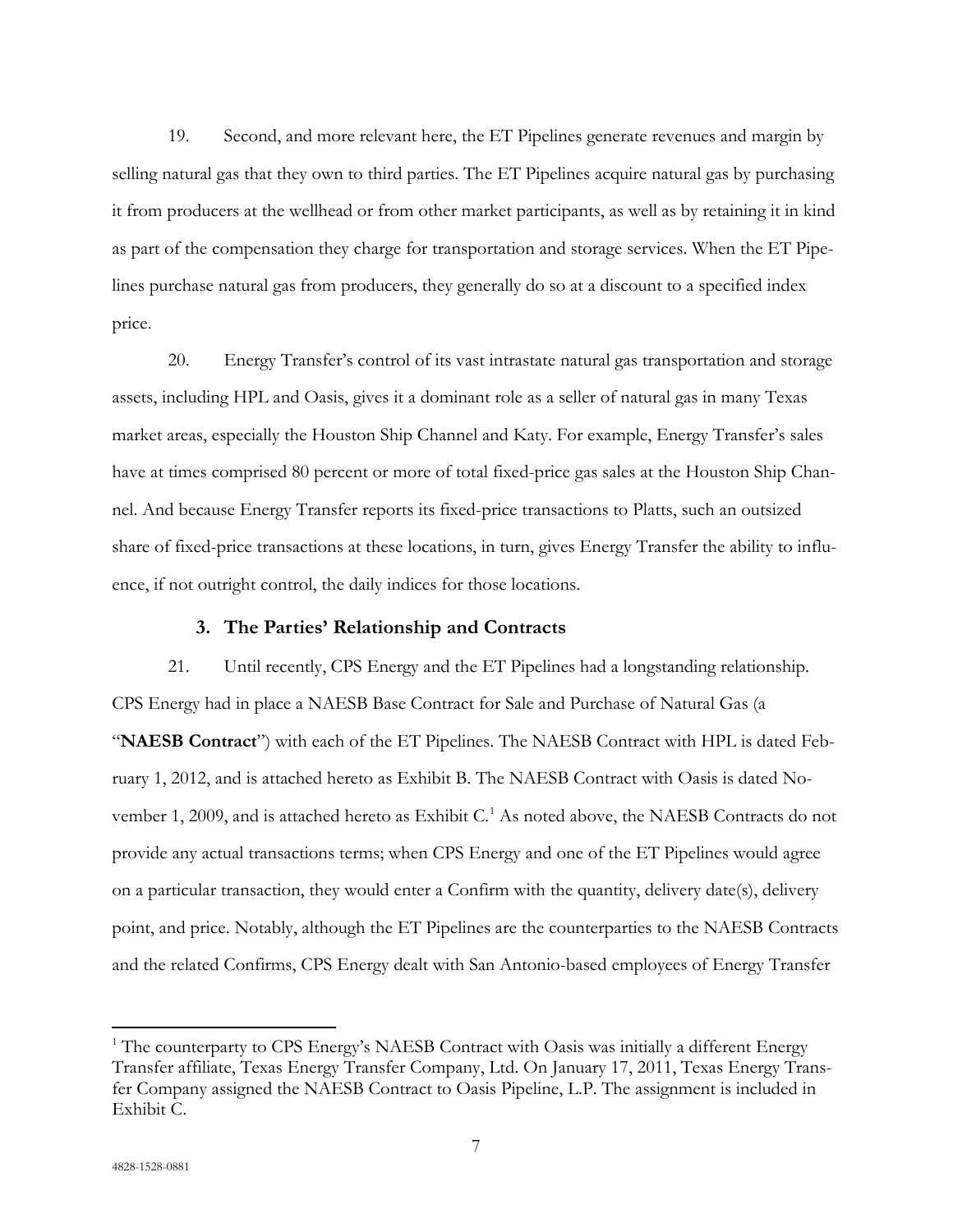when buying gas from the ET Pipelines, and it was those Energy Transfer employees who executed the Confirms.

22. The NAESB Contracts require the ET Pipelines to invoice CPS Energy each month for all gas delivered and received in the preceding month. Payment of invoices is due on or before the 25th of the month or 10 days after receipt of the invoice, whichever is later. Under Section 7.4 of the NAESB Contracts, if CPS Energy disputes, in good faith, the amount of any invoice submitted, CPS Energy has the express contractual right to pay only the amounts that CPS Energy does not dispute and to withhold payment of any disputed amounts until the parties have an opportunity to resolve the amounts in dispute (the "**NAESB Dispute Resolution Procedures**").

23. In addition to the NAESB Contracts, CPS Energy was also party to transportation and storage agreements with the ET Pipelines, through which CPS Energy could transport natural gas purchased from other suppliers and store gas at HPL's Bammel storage facility.

# **B. The Winter Storm Disaster**

24. Beginning on or about February 13, 2021, and continuing through February 19, 2021, the State of Texas experienced a statewide winter weather disaster in which more than four million Texas households ultimately lost power. In anticipation of the impending freeze, Texas Governor Greg Abbott issued a disaster declaration<sup>[2](#page-7-0)</sup> on February 12, 2021, under Chapter 418 of the Texas Government Code, for all 254 Texas counties. [3](#page-7-1) Governor Abbott's disaster declaration is attached hereto as Exhibit A.

25. Plunging temperatures during the winter storm caused significant increases in energy and natural gas demand across the state as Texans tried to warm their homes and businesses during the prolonged, bitterly cold weather. This, in turn, resulted in significantly increased demand for the purchase of natural gas by utilities like CPS Energy to provide fuel for their gas-fired generating fa-

 $\overline{a}$ 

<span id="page-7-0"></span><sup>2</sup> https://gov.texas.gov/news/post/governor-abbott-issues-disaster-declaration-continues-todeploy-resources-as-severe-winter-weather-impacts-texas

<span id="page-7-1"></span><sup>&</sup>lt;sup>3</sup> On February 19, 2021, President Biden would likewise declare the havoc wreaked by the severe winter storm a major disaster. https://www.whitehouse.gov/briefing-room/statementsreleases/2021/02/20/president-joseph-r-biden-jr-approves-texas-disaster-declaration/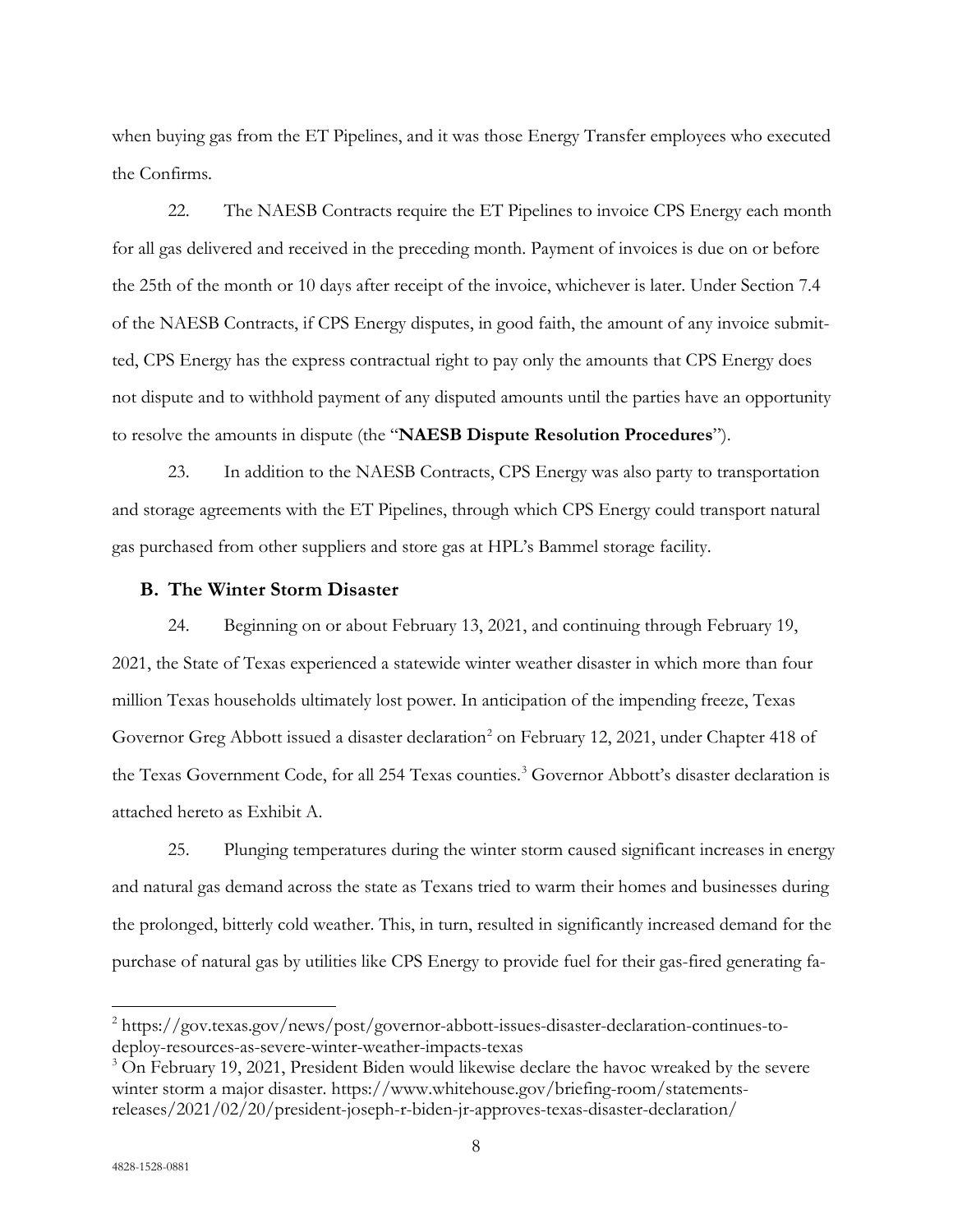cilities and to service the needs of their gas distribution customers. The natural gas required by utilities like CPS Energy during this winter storm was critical to meet essential human needs for residences and businesses, to save lives, and to prevent substantial damage to property.

26. Near the beginning of February, natural gas suppliers were selling gas to utilities at around \$2.60/MMBtu. As the onset of the severe weather became more imminent and the forecasts came into clearer view, gas sellers began increasing natural gas prices. By Tuesday, February 9, CPS Energy was paying around \$3.17/MMBtu for next-day gas. By Wednesday, February 10, next-day prices crept up further to around \$3.25/MMBtu. On both days, CPS Energy bought significant volumes of gas.

27. On February 11, CPS Energy again set out to purchase significant amounts of gas from its suppliers, including the ET Pipelines. At around 7:00 AM, CPS Energy contacted Energy Transfer about buying gas from the ET Pipelines for both same-day and next-day delivery. Energy Transfer charged CPS Energy fixed prices of \$13–\$14/MMBtu for 100,000 MMBtu of gas to be delivered the same day, which CPS Energy accepted. For next-day (February 12) gas, Energy Transfer quoted CPS Energy \$15/MMBtu for 100,000 MMBtu. When Energy Transfer refused to come down on that \$15 price, CPS Energy asked if Energy Transfer would at least agree to lock in the same deal for each day through the upcoming long weekend and Tuesday, February 16. But Energy Transfer refused, saying that it was not offering any prices for gas to be delivered over the weekend until the next day, Friday, February 12. So CPS Energy was forced to purchase just the next-day gas at \$15.00.

28. By the early afternoon of February 11, CPS Energy was still in need of additional same-day gas. When it contacted the same Energy Transfer trader as earlier in the day, Energy Transfer quoted a price of \$30.00/MMBtu—more than double what it charged just hours earlier for the same volume at the same delivery point. Again, CPS Energy had little choice but to accept.

29. On Friday, February 12—the same day that Governor Abbott declared a statewide emergency—the ET Pipelines began demanding prices completely unhinged from any normal market forces. That morning, CPS Energy again set out to buy the significant volumes of natural gas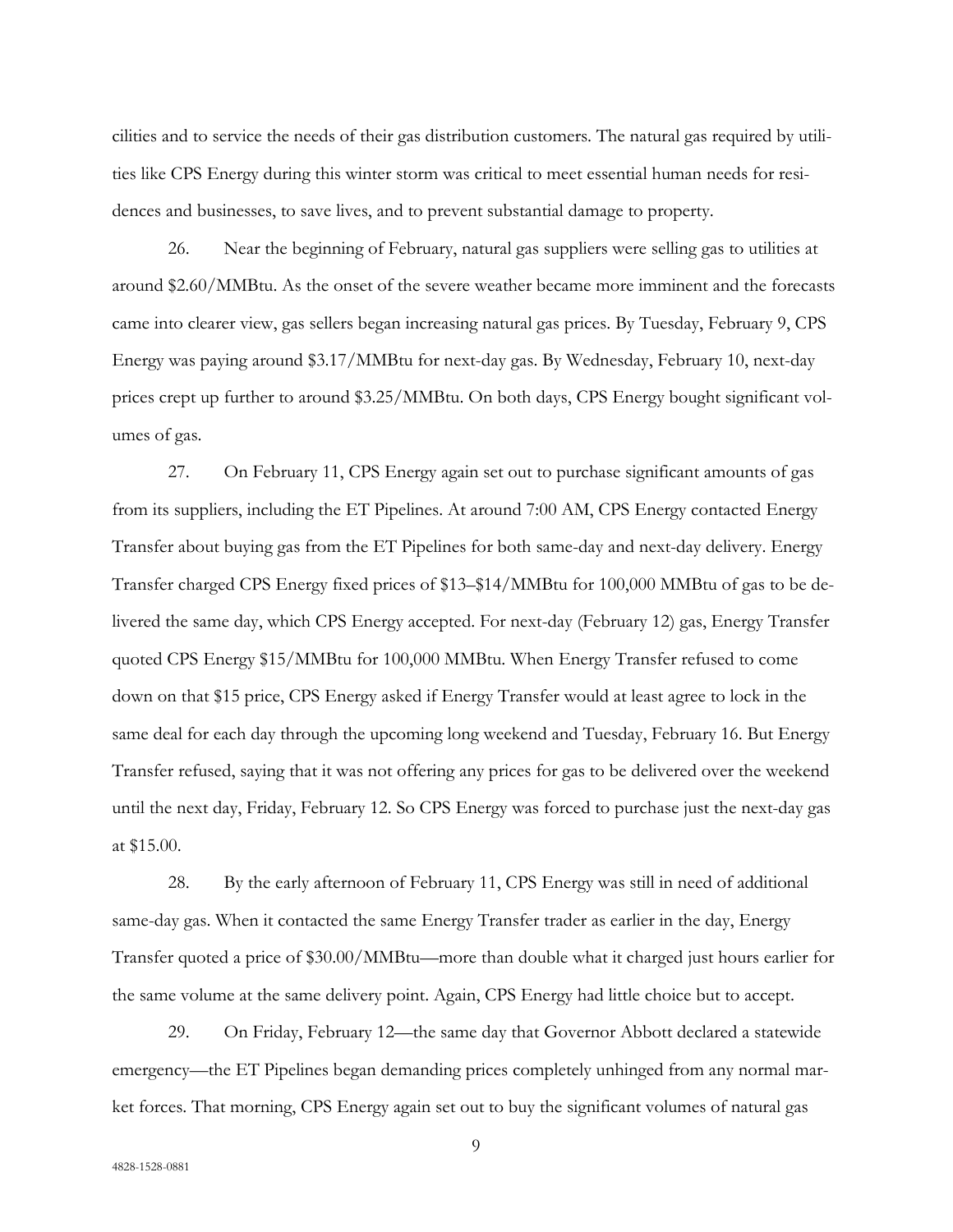necessary to serve its customers' critical human needs. Because most trading in the spot market for natural gas is done only on weekdays, CPS Energy and other buyers typically secure their gas supplies for Saturday, Sunday, and Monday on the preceding Friday. In this instance, however, Monday was a holiday (President's Day), meaning that CPS Energy needed to secure gas for the next four days.

30. At 7:30 AM on Friday, CPS Energy contacted Energy Transfer and asked for a price quote for 150,000 MMBtu per day for delivery February 13–16. An hour and a half later, Energy Transfer's trader messaged CPS Energy back: "ok, are you sitting down?" and then quoted a price of \$150/MMBtu—ten times the price charged the previous morning for next-day gas. CPS Energy's employee responded, understandably, "Wow," and then asked for "one sec" to discuss the price with his superiors. But just nine minutes later—before CPS Energy could even respond to the \$150 offer—Energy Transfer withdrew the offer and raised its asking price to \$225/MMBtu. Unable to risk losing the much needed gas, CPS Energy had no choice but to accept. Later that day, CPS Energy would secure an additional 40,000 MMBtu per day from the ET Pipelines for the long weekend at \$150/MMBtu by accepting offers posted on the ICE trading platform.

31. All in all, the ET Pipelines charged CPS Energy a volume-weighted average price of **\$212/MMBtu** for gas to be delivered over the long weekend. Such prices were completely unprecedented. According to *Gas Daily*, prior to February 2021, the highest midpoint price experienced in the Texas intrastate gas market since October 1994 was \$24.96/MMBtu at Houston Ship Channel on February 26, 2003, which exceeded even the highest midpoint prices reported during a series of severe cold and polar vortex events in 2011 and 2014.

32. Throughout the long weekend, temperatures plummeted and freezing precipitation bore down on Texas. Widespread failures in electric power generation across the state led to critically low levels of reserve power. On the morning of February 15, ERCOT issued load-shedding requirements, ordering retail electric providers like CPS Energy to drastically reduce electricity distribution to their customers. The result was widespread blackouts across Texas.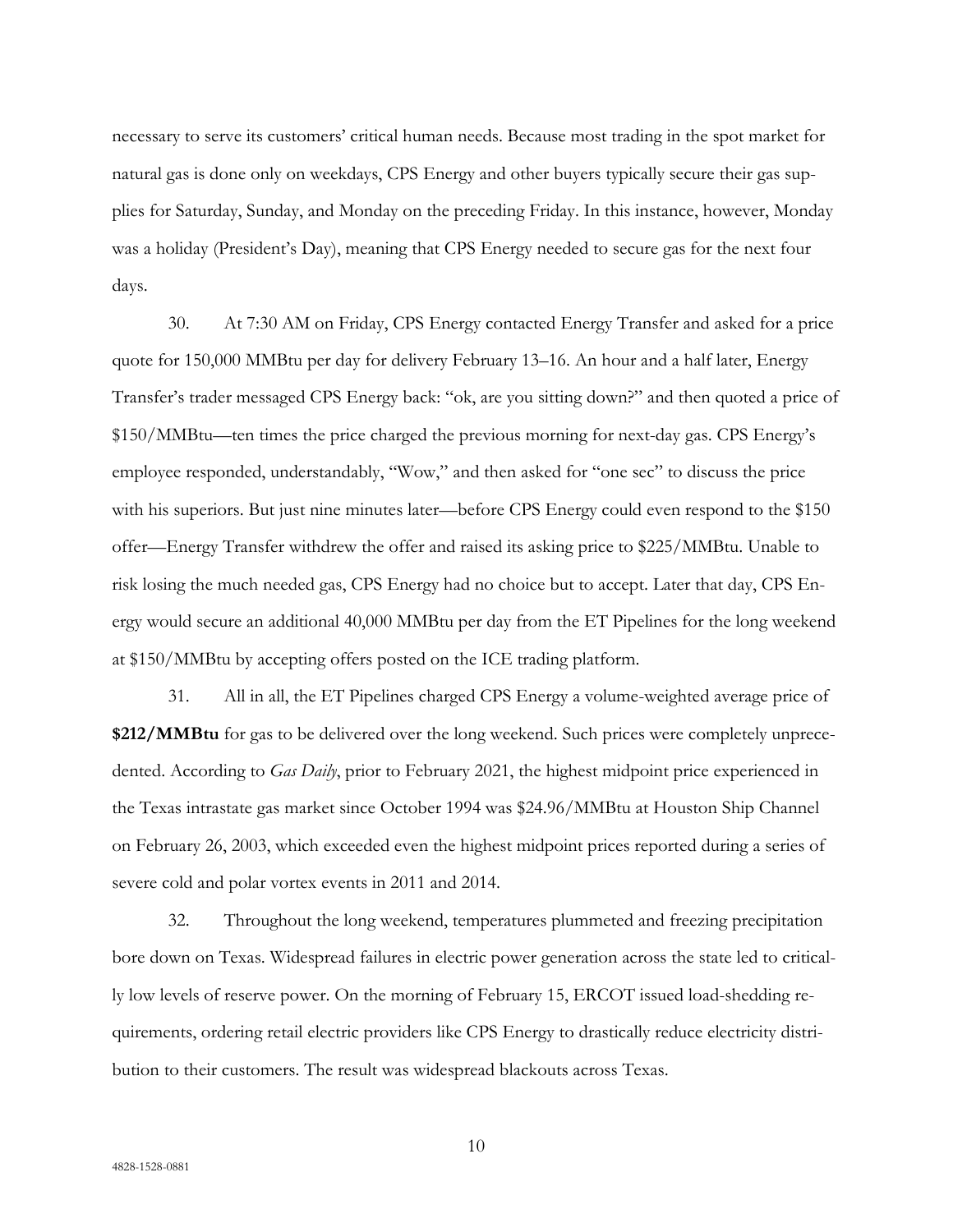33. When normal day-ahead gas trading resumed on Tuesday, February 16, as temperatures in San Antonio dipped to a record-low 12 degrees Fahrenheit and millions remained without power,<sup>[4](#page-10-0)</sup> the ET Pipelines surged their prices to truly unimaginable levels. That morning Energy Transfer quoted CPS Energy a price of **\$400/MMBtu** for next-day (i.e., February 17) gas. CPS Energy again implored Energy Transfer to lower the price, even reminding Energy Transfer that the gas was for human needs. The response? "No wiggle room… We **have to** hold at \$400." Once again, CPS Energy had no choice but to accede.

34. The next day, on February 17, 2021, at the height of the declared statewide disaster, and after San Antonio had experienced 100-plus consecutive hours of below freezing temperatures, the ET Pipelines went even higher, charging their highest price for natural gas of the entire disaster period: **\$500/MMBtu** for same-day gas, representing an increase of more than 15,000% over preevent prices. To put that price in context, if gas stations and corner stores in Texas had increased the price of gasoline by the same degree, Texans would have been paying \$425 a gallon and approximately \$7,000 to fill up at the pump. Energy Transfer's price on February 17 for next-day gas, \$300/MMBtu, was hardly better. But, again, CPS Energy had no choice but to agree, as temperatures in San Antonio were as cold as those in Anchorage, Alaska, and another round of freezing rain and snow was on the way. [5](#page-10-1)

35. On that same day that Energy Transfer was charging CPS Energy unprecedented prices for the natural gas needed to keep the power on and gas flowing to its customers in San Antonio, Energy Transfer's co-chief executive was already bragging to investors about his company's ability "to benefit" from the disaster based on, as he put it, "strong commodity prices."[6](#page-10-2)

36. Energy Transfer continued demanding such "strong" prices through the next day. On February 18, Energy Transfer charged CPS Energy a volume-weighted average price of approx-

 $\overline{a}$ 

<span id="page-10-0"></span><sup>4</sup> This beat the previous record of 16 degrees set in 1895.

https://www.nbcnews.com/news/weather/texans-battle-relentless-drastic-freezes-power-outagesrecord-cold-persist-n1258044

<span id="page-10-1"></span><sup>5</sup> https://www.expressnews.com/projects/2021/san-antonio-snow-timeline/

<span id="page-10-2"></span><sup>6</sup> *Fossil Fuel Executives Gloat About Profits, PR From Winter Storm Crisis,* THE INTERCEPT, Feb. 23, 2021.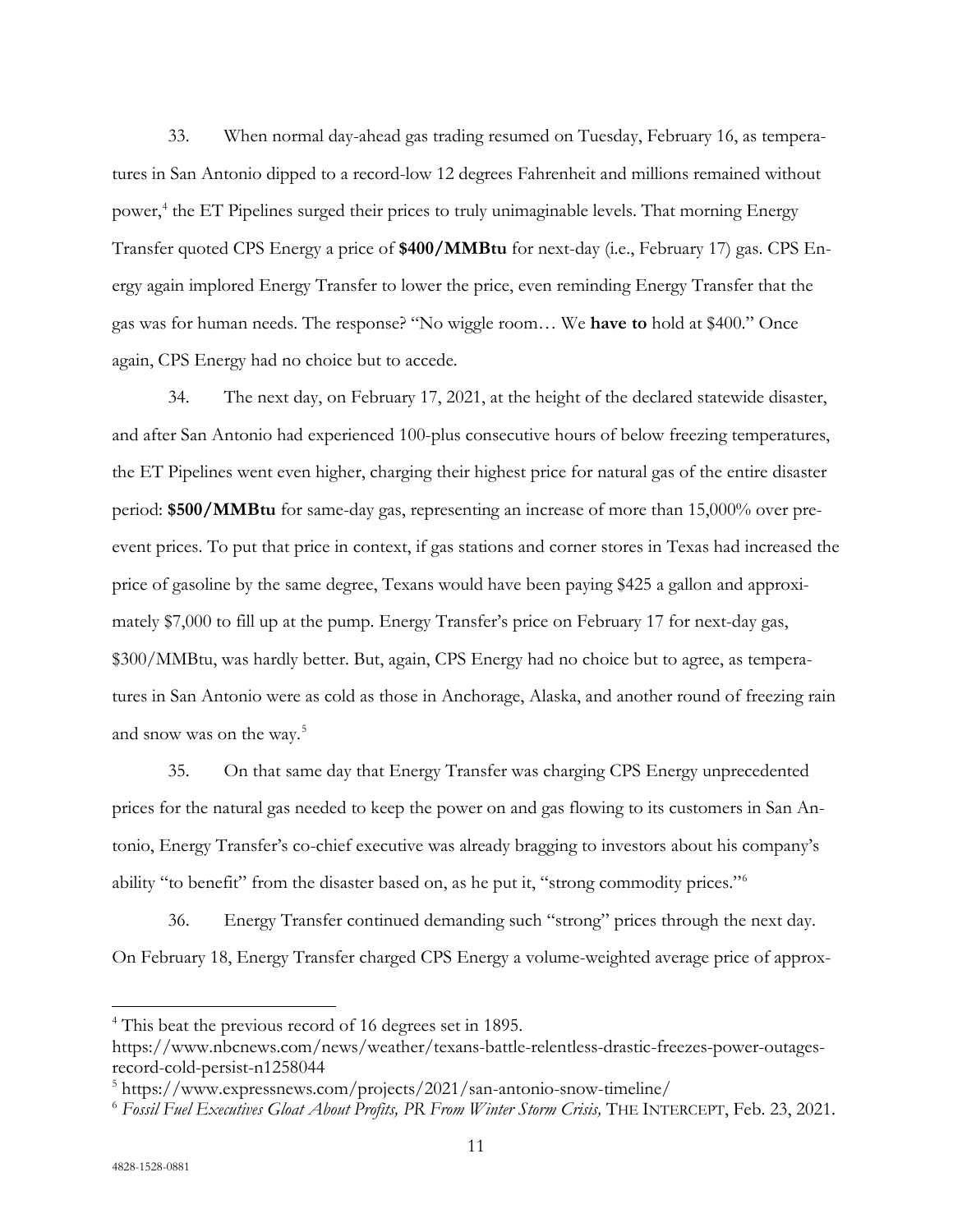imately \$72/MMBtu for next-day gas. Although seemingly less egregious than the prices demanded over the previous few days, this still represented a 27-fold increase over pre-event prices.

37. In sum, throughout the winter-weather disaster, CPS Energy faced a Hobson's choice: Pay an exorbitant price for gas or run out of the gas supply it needed to (i) generate electricity already in critically short supply, and (ii) serve its gas customers' critical human needs. At the mercy of the ET Pipelines and with no other alternative, CPS Energy assented to the ET Pipelines' demands. The Confirms for CPS Energy's transactions with HPL during the declared disaster are attached hereto as Exhibit D, and the Confirms for the transactions with Oasis are attached hereto as Exhibit E.

## **C. Unconscionability, Public Policy, and the Unlawful Price Threshold**

38. The ET Pipelines' conduct is not only offensive to standard notions of decency, it is anathema to Texas law. The ET Pipelines' outrageous prices are unenforceable under at least two long-standing doctrines of Texas contract law.

39. First, the ET Pipelines' prices are unconscionable. Unconscionable contracts have long been unenforceable under Texas law. *See In re Poly-Am., L.P.*, 262 S.W.3d 337, 349 (Tex. 2008) ("[U]nconscionability…has been recognized and applied by this Court for well over a century."); TEX. BUS. & COM. CODE § 2.302. A contract term is unconscionable and, thus, unenforceable if "given the parties' general commercial background and the commercial needs of the particular trade or case, the clause involved is so one-sided that it is unconscionable under the circumstances existing when the parties made the contract." *In re Poly Am.*, 262 S.W.3d at 349. To determine unconscionability, courts must examine the contract or clause's "commercial setting, purpose and effect," TEX. BUS. & COM. CODE § 2.302, as well as the "entire atmosphere in which the agreement was made," *Aalok Anita, Inc. v. Shell Oil Co.*, No. 14-95-00682-CV, 1996 WL 544424, at \*3 (Tex. App.— Houston [14th Dist.] Sept. 26, 1996, no writ). In determining whether a contract provision is unconscionable, courts examine procedural and substantive aspects of the agreement. Factors courts consider in determining procedural unconscionability include (i) the presence of deception, overreach-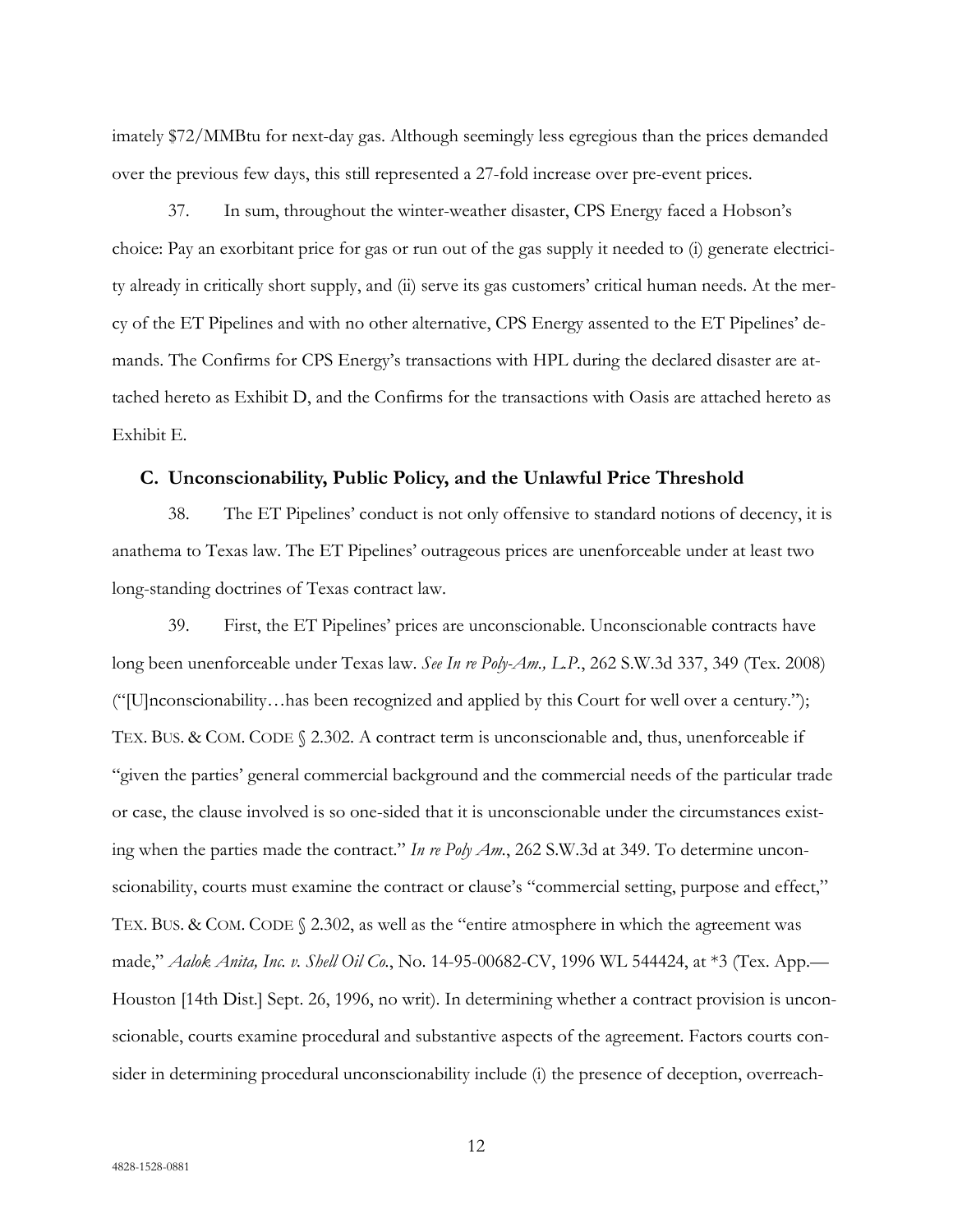ing, or sharp business practices, (ii) the absence of a viable alternative, and (iii) the non-bargaining ability of one party. Substantive unconscionability focuses on the fairness of the contract provision and asks whether it is sufficiently shocking or gross to justify court intervention.

40. Second, the ET Pipelines' prices are void as against public policy. Texas courts will not enforce contract provisions that are against public policy. And taking financial advantage of a statewide disaster is contrary to Texas public policy. Texas, like 35 other states, has declared it illegal for the providers of essential goods and services to charge excessive prices during a declared disaster when businesses and consumers are at the mercy of those providers. Specifically, section 17.46 of the Texas Deceptive Trade Practices Act (the "DTPA") provides that it is unlawful to take advantage of a disaster declared by the Governor under Chapter 418 of the Government Code by:

(A) selling or leasing fuel . . . or another necessity at an exorbitant or excessive price; or

(B) demanding an exorbitant or excessive price in connection with the sale or lease of fuel . . . or another necessity.

TEX. BUS. & COM. CODE § 17.46(b)(27). Although CPS Energy does not bring a cause of action under the DTPA, this provision is nevertheless a legislative declaration that price gouging is unlawful and against public policy in Texas.<sup>[7](#page-12-0)</sup>

41. The prices that the ET Pipelines extracted from CPS Energy are unenforceable under either doctrine. As detailed above, in the midst of a declared statewide disaster, when homes and businesses were at their mercy and CPS Energy had no bargaining power, the ET Pipelines charged CPS Energy natural gas prices that were more than 15,000% of prevailing prices before the winter

 $\overline{a}$ 

<span id="page-12-0"></span><sup>&</sup>lt;sup>7</sup> Communications from the Texas Attorney General's Office further highlight that price gouging or otherwise profiteering from scarcity during a declared disaster violates Texas public policy. The Attorney General's website, for example, declares price gouging during a statewide disaster "illegal," and states that "if a disaster has been declared by the Governor of Texas or the President, and businesses raise the price of their products to exorbitant or excessive rates to take advantage of the disaster declaration, then it is quite likely that price gouging is taking place." Indeed, the Attorney General's office has issued civil investigative demands for information about natural gas prices during the storm, and has expanded the scope of its investigation into price gouging related to the storm to include the natural gas industry.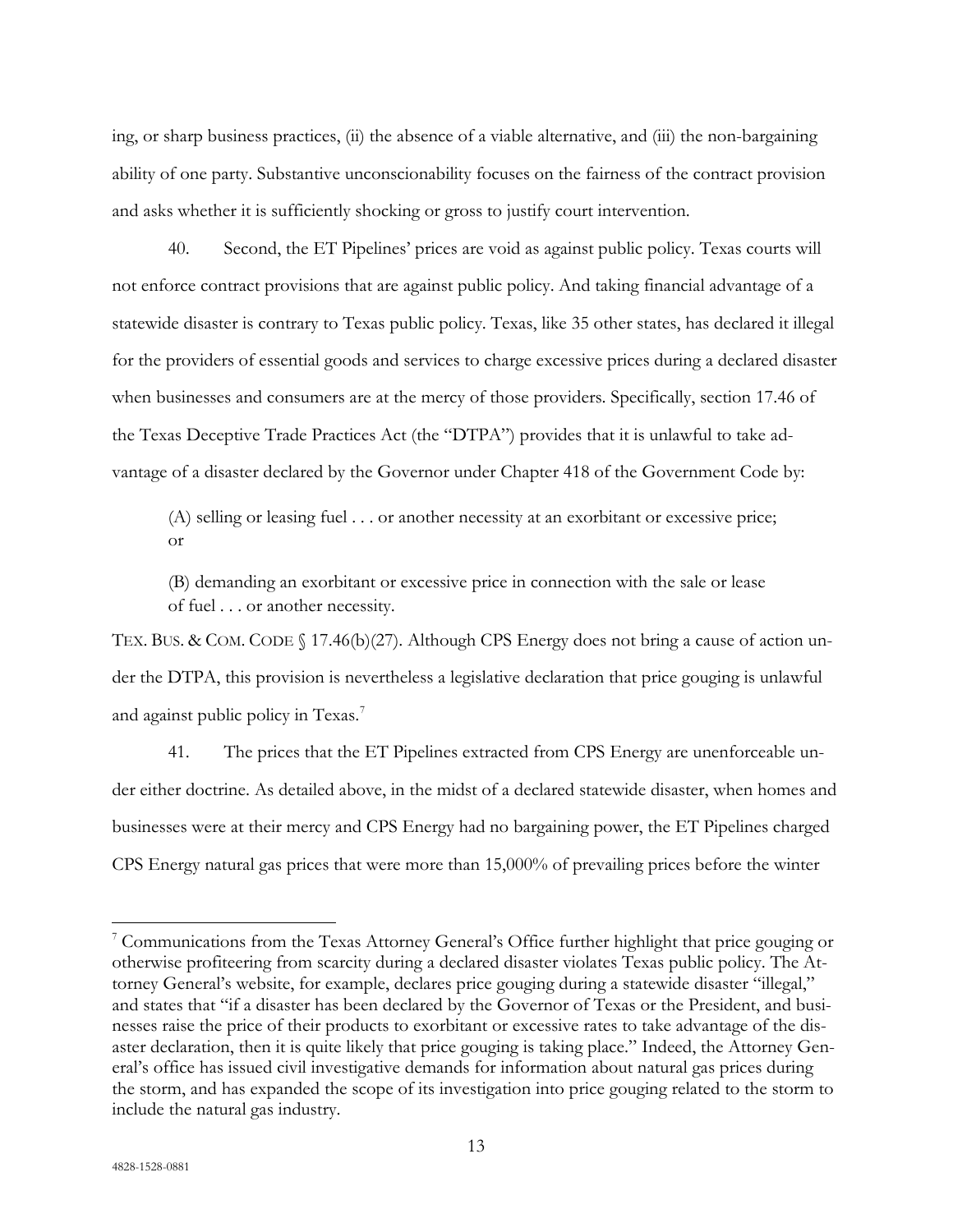storm. A spreadsheet showing the excessive and unconscionable amounts charged by the ET Pipelines is attached hereto as Exhibit F. By any objective standard, the prices the ET Pipelines charged CPS Energy (and thereby its consumers) for the fuel necessary to heat homes and generate electricity during the February 2021 declared disaster were "excessive," "exorbitant," gross, and shocking, and are, therefore, unconscionable and amount to unlawful price gouging in violation of Texas public policy.

42. Based upon a review of (i) the increases in pricing of natural gas during prior natural disasters, (ii) the increases in pricing for other essential products during prior natural disasters, and (iii) the price gouging statutes of other states, it is clear that ET Pipelines' unprecedented natural gas prices during the disaster crossed the line between legal pricing and unlawful and unconscionable price gouging beginning with deliveries for February 13, 2021, and continued to remain across that line through February 19, 2021. CPS Energy is conducting a good-faith analysis to determine the precise point at which the ET Pipelines' natural gas prices during the February 2021 disaster crossed the line from legitimate commercial pricing to unconscionable, unlawful price gouging (the "Unlawful Price Threshold"). Although CPS Energy's analysis is ongoing, its initial analysis to date, based on historical precedent, finds that the Unlawful Price Threshold is at or near \$38.83/MMBtu (the "Estimated Unlawful Price Threshold"), and that any price during the February 2021 disaster in excess of that amount is prima facie unconscionable and contrary to Texas's declared public policy against price gouging.

43. CPS Energy disputes all amounts charged for natural gas delivered to CPS Energy in excess of the Unlawful Price Threshold (the "Unlawful Price Amounts"). The basis of that dispute is that the ET Pipelines charged exorbitant, excessive, and unlawful prices to profit from a declared disaster in violation of Texas public policy and the prohibition on unconscionable contracts. This Court should declare any attempt by ET Pipelines to collect prices for natural gas sold to CPS Energy during the disaster in excess of the Unlawful Price Threshold to be unenforceable.

44. CPS Energy has timely paid all undisputed amounts due to ET Pipelines under its NAESB Contracts (i.e., all amounts that do not exceed the Unlawful Price Threshold), and has only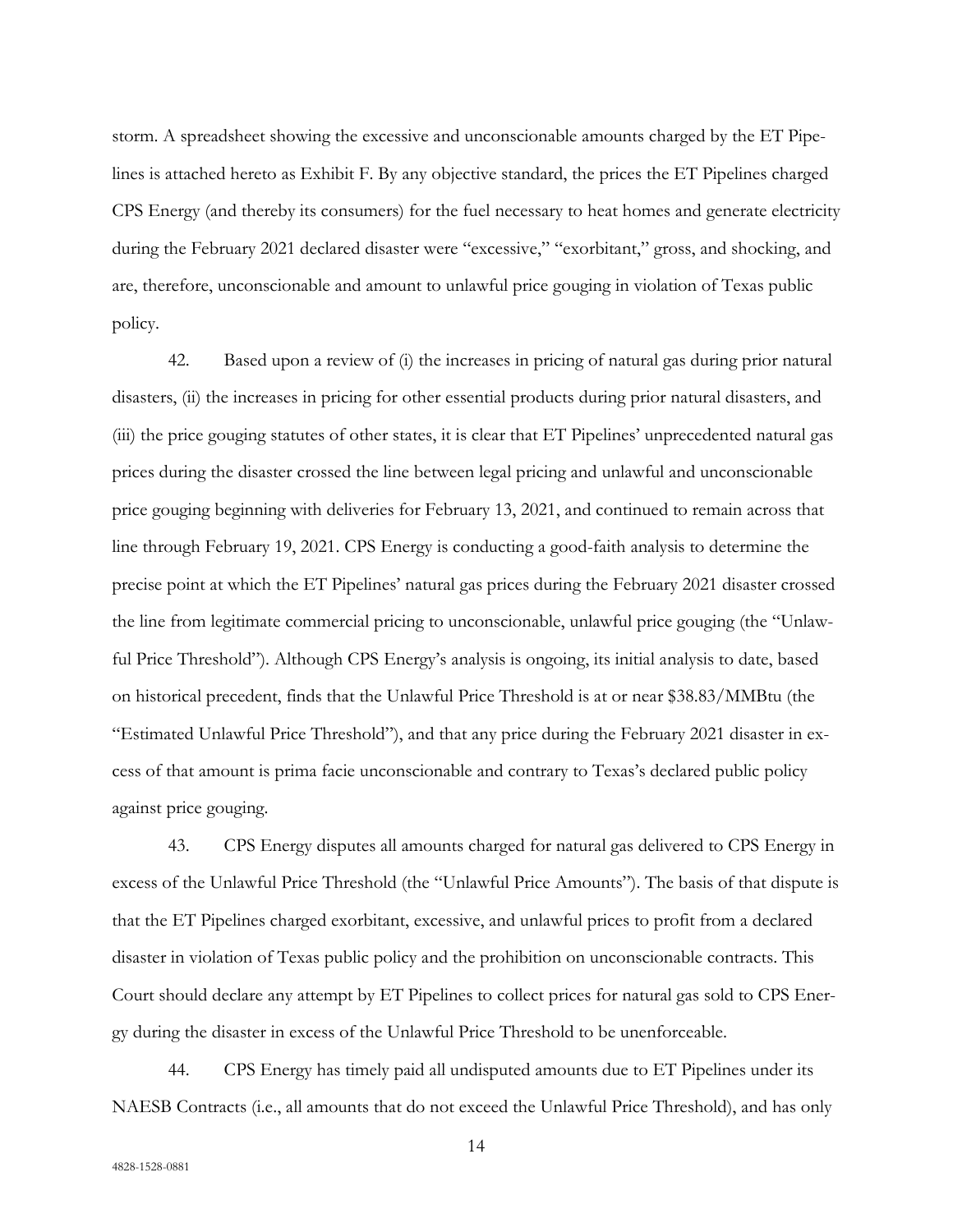withheld amounts that it disputes in good faith (i.e., the Unlawful Price Amounts) as expressly permitted by the NAESB Dispute Resolution Procedures.

45. As reflected on the spreadsheet attached as Exhibit F, the ET Pipelines' charges for the sales in February 2021 total approximately \$308,872,569—\$116,789,070 for HPL and \$192,083,499 for Oasis. Had all of the sales for which Defendants charged exorbitant and unconscionable prices been made at the Estimated Unlawful Price Threshold, the charges would total approximately \$51,950,243.92—\$19,654,610.96 for HPL and \$32,295,632.96 for Oasis—and CPS Energy has paid the ET Pipelines these amounts. Thus, if the Unlawful Price Threshold derived from CPS Energy's final analysis conforms exactly to the Estimated Unlawful Price Threshold, the Unlawful Price Amounts will equal approximately \$256,922,325.08.

46. Paying the ET Pipelines a price equal to the Unlawful Price Threshold is no bargain. The Estimated Unlawful Price Threshold, \$38.83/MMBtu, is 1,000% greater than the price of the same commodity two days before commencement of the gubernatorially declared disaster, 50% more than the highest midpoint price ever reported in 2003, and substantially more than the midpoint prices reported for the same commodity in similar cold weather events occurring in 2011 and 2014. For the ET Pipelines to instead insist that CPS Energy pay prices that are as much as 1,200% higher than this Estimated Unlawful Price Threshold is unequivocally shocking.

47. CPS Energy must seek to protect its customers from unconscionable and unlawful prices. The only mechanism available to CPS Energy, as a municipally owned utility, to recover the costs it incurs in providing electricity and natural gas service is from the customers it serves. This includes all costs for procurement of natural gas that is used to both generate power and as a source of fuel in homes and businesses for cooking and other critical human needs. CPS Energy functions as a pass-through entity, meaning the recovery from customers must include the full cost of operations, including fuel. CPS Energy does not have a mechanism (like corporate shareholders) to spare customers from these costs. Thus, it is CPS Energy's customers who will ultimately bear the cost if ET Pipelines are permitted to extract these unlawful and unconscionable prices from CPS Energy.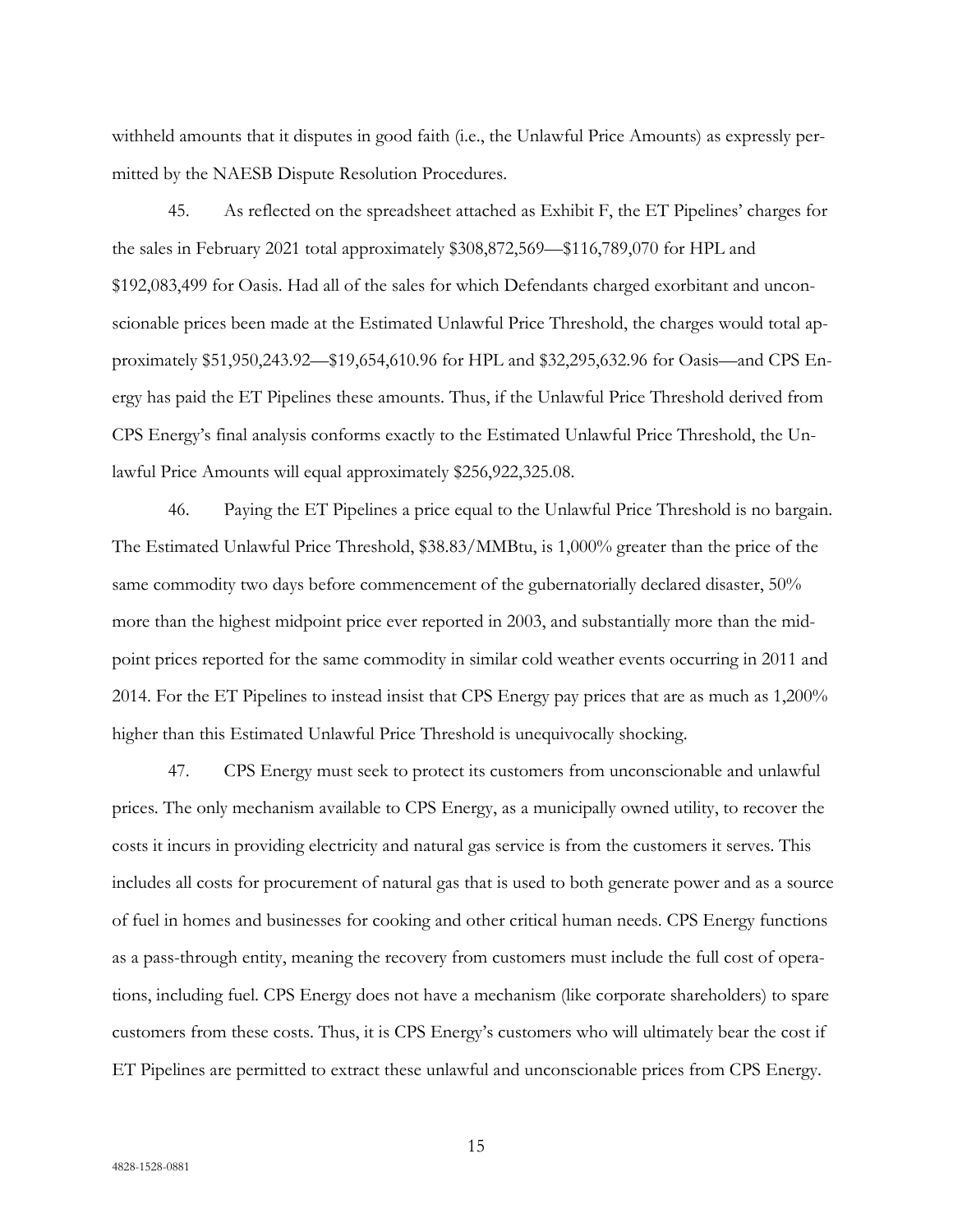# **D. Energy Transfer's Unprecedented Profits**

48. Energy Transfer's February 17 prediction that it stood to "benefit" from the prices it was demanding during the winter weather disaster would prove to be a vast understatement. According to Energy Transfer's public filings and statements, it reaped a **\$2.4 billion windfall** from the disaster, and almost all of those gains were attributable to its intrastate transportation and storage segment—the segment that includes the ET Pipelines. In particular, for the first quarter of 2021, Energy Transfer's intrastate segment reported \$1.07 billion in margin from natural gas sales alone. By comparison, Energy Transfer reported just \$88 million in such margin for the first quarter of 2020, and \$317 million for the entire year of 2020. In other words, Energy Transfer extracted more than three years' worth of intrastate gas-sales margin in just a matter of days.

49. The aftermath of a declared statewide disaster should not be a jackpot for gas sellers like the ET Pipelines. Absent action by this Court to nullify the ET Pipelines' price gouging, the ET Pipelines and Energy Transfer will be incentivized to view future gubernatorially declared disasters as opportunities for profit. Further, it will render future disaster declarations meaningless relative to their statutorily prescribed purpose of protecting Texans from predatory pricing.

## **E. The ET Pipelines' Attempts to Coerce Payment of the Unlawful Amounts**

50. Likely motivated by the prospect of such record profits, the ET Pipelines and Energy Transfer have taken a number of actions meant to compel CPS Energy to pay the Unlawful Amounts. For starters, on February 23, 2021, just days after the snow finally melted, Energy Transfer sent an email to CPS Energy demanding that CPS Energy provide "adequate assurance" in the form of a letter of credit or cash for the full amount of its unlawful and unconscionable charges, which it estimated to be \$317,500,000. The email reads as follows:

"Due to the unprecedented weather event over the past 10 days, the price of natural gas rose dramatically. As a result, our credit exposure to CPS Energy has risen accordingly. Therefore, Houston Pipe Line Company LP (HPL) and Oasis Pipeline, LP (Oasis) is requesting Adequate Assurance in the form of an irrevocable standby letter of credit or cash to cover our unsecured credit exposure of approximately \$317.5MM  $(HPL = $124.6MM; Oasis = $192.9MM).$  Please review and advise."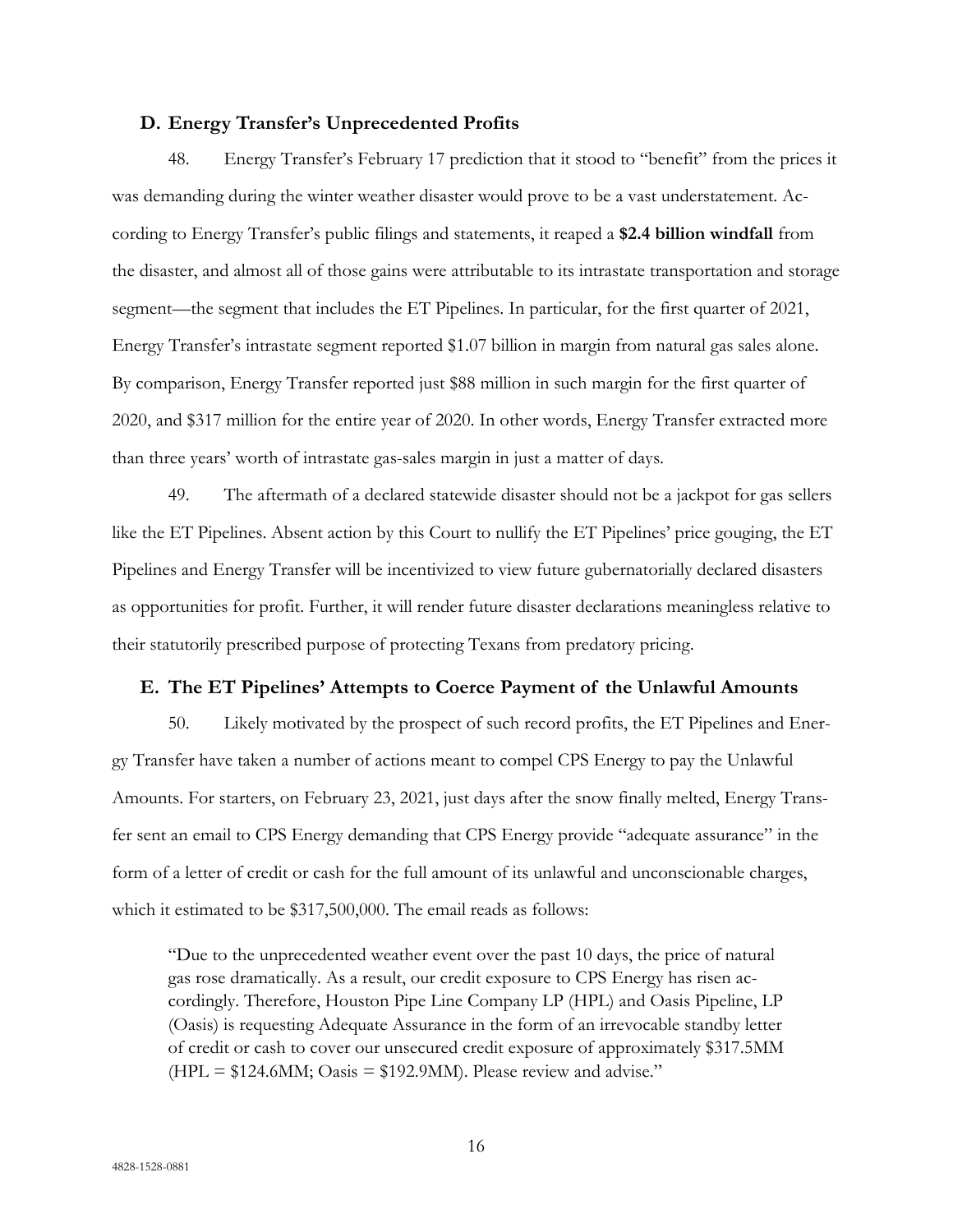51. This was clearly a bad-faith attempt by the ET Pipelines to effectively accelerate collection of their outrageous prices from CPS Energy and to preempt CPS Energy's rights under Section 7.4 of the NAESB Contracts to withhold payment of the disputed Unlawful Price Amounts until any dispute between the parties as to the unlawful nature of such charges can be resolved. Further, by making a baseless request for adequate assurance, the ET Pipelines were also attempting to manufacture grounds to declare an Event of Default under the NAESB Contracts to use as leverage against CPS Energy.

52. Following receipt of Energy Transfer's February 23 demand for adequate assurance, CPS Energy responded with a request for justification. CPS Energy also furnished Energy Transfer with financial information establishing CPS Energy's ability to meet all of its lawful obligations as they become due. Notwithstanding that fact, after learning that CPS Energy was not willing to accede to what amounted to a baseless demand for advance payment, Energy Transfer retaliated by instructing its traders to no longer sell natural gas to CPS Energy. The natural gas Energy Transfer refused to continue selling to CPS Energy was a source of supply for CPS Energy's electric generation facilities serving its customer base.

53. When that did not work, Energy Transfer increased the frequency and urgency of its demands for adequate assurance. As a result, CPS Energy filed this suit and obtained a temporary restraining order (TRO) that temporarily prohibited the ET Pipelines from declaring CPS Energy in default of its gas purchase contracts based on CPS Energy's lawful exercise of its contractual right to withhold payment of disputed portions of their natural gas charges. With the time provided by the TRO, CPS Energy was able to mitigate the risk that the ET Pipelines' unilateral declaration of default would endanger its compliance (or, more accurately, its perceived compliance) with certain "cross-default" covenants in its various credit agreements and, thus, its access to the essential financial liquidity that those credit agreements provide. As a result, when the ET Pipelines later unilaterally declared the Court's TRO void and took the vary actions the TRO prohibited, CPS Energy was able to avoid the intended harm.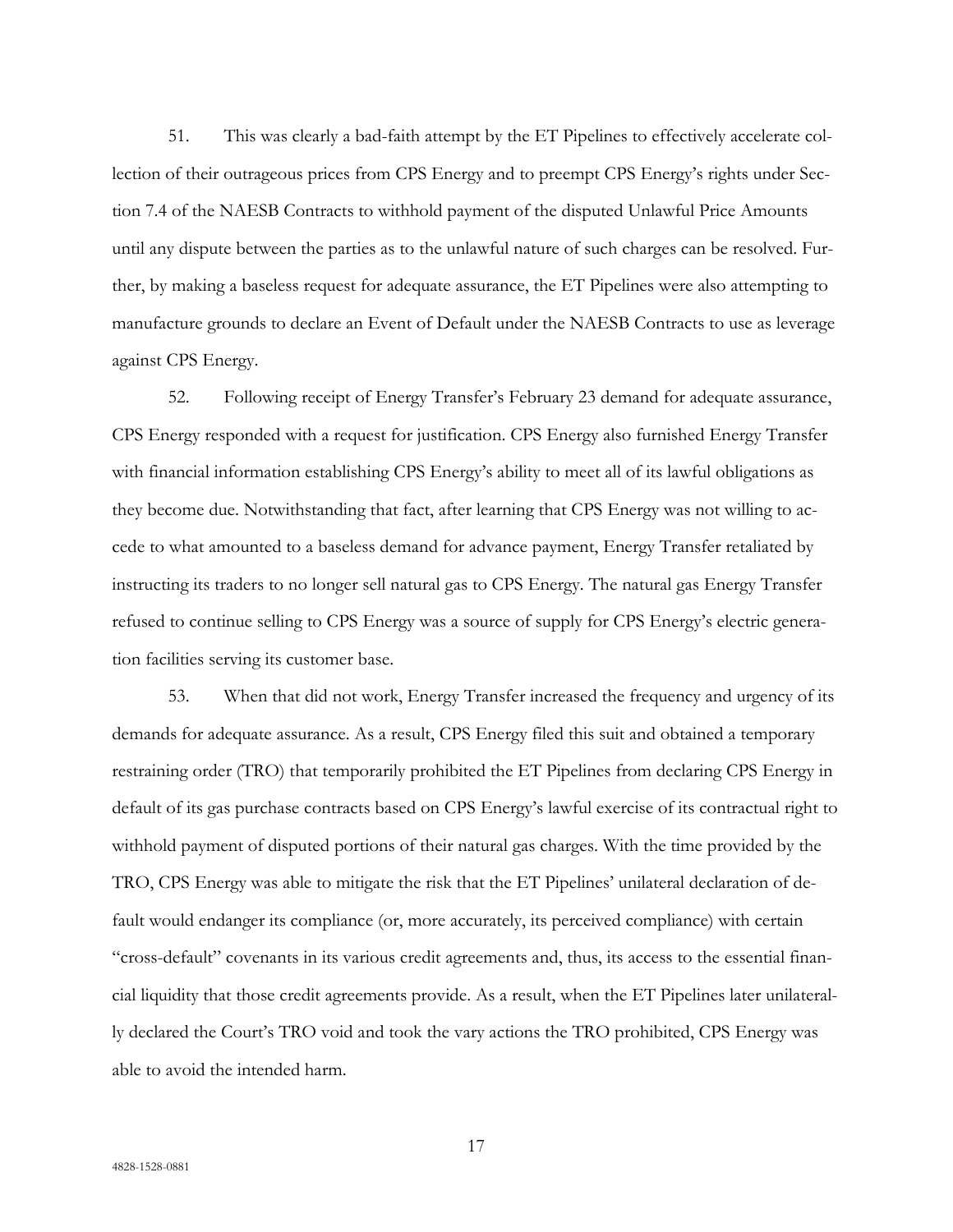54. But Energy Transfer's and the ET Pipelines' attempts at retaliation did not stop there. Despite their status as gas utilities under the Texas Utilities Code and their corresponding duties not to discriminate in the services they provide or rates they charge, the ET Pipelines refused to renew the transportation and storage agreements that CPS Energy had in place with them (which expired on June 30) or otherwise offer transportation and storage services to CPS Energy. And Energy Transfer made no attempt to hide their retaliatory motives: Energy Transfer's representatives stated that the ET Pipelines would not offer any services to CPS Energy unless and until it agreed to drop its dispute over the \$256 million Unlawful Price Amounts.

55. CPS Energy will not be intimated by Energy Transfer's sharp practices. Leveraging an unprecedented disaster to wrest enormous profits from ordinary Texans is wrong and, fortunately, unlawful. And CPS Energy, for its customers, will have its day in court.

## **CAUSE OF ACTION—DECLARATORY JUDGMENT**

56. CPS Energy hereby repeats and re-alleges each of the preceding paragraphs set forth herein.

57. CPS Energy seeks a declaratory judgment pursuant to Chapter 37 of the Texas Civil Practice and Remedies Code.

58. CPS Energy seeks a declaratory judgment that (a) the amounts charged to CPS Energy by ET Pipelines under their NAESB Contracts and related Confirms in excess of the Unlawful Price Threshold (*i.e.*, the Unlawful Price Amounts) are unenforceable because they are unconscionable and/or violate Texas public policy, (b) CPS Energy has no liability to Defendants under its NAESB Contracts and related Confirms to pay Defendants the Unlawful Price Amounts, and (c) CPS Energy's withholding payment of the Unlawful Price Amounts as permitted by, and in accordance with, the NAESB Dispute Resolution Procedures, is in compliance with said contracts.

59. Attorney Fees. CPS Energy has engaged counsel. CPS Energy is entitled to, and hereby seeks, recovery of its reasonable and necessary attorneys' fees incurred in the prosecution of its claims herein under Section 37.009 of the Texas Civil Practice and Remedies Code.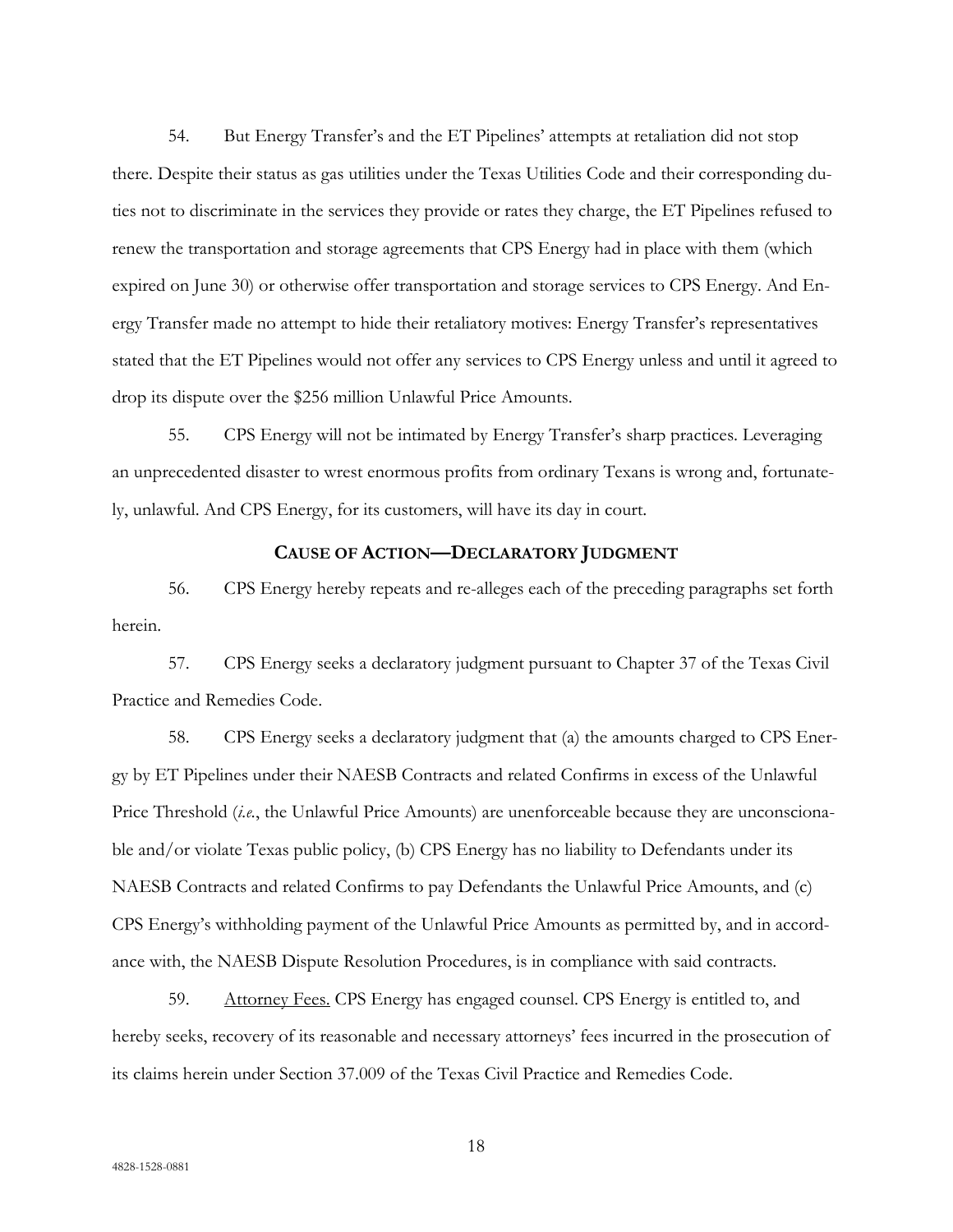# **CONDITIONS PRECEDENT**

60. All conditions precedent to CPS Energy's claim for relief have been performed or have occurred.

# **CONCLUSION AND PRAYER**

61. For these reasons, CPS Energy asks that Defendants be cited to appear and answer, and that CPS Energy be awarded the following relief against Defendants:

- a. Declaratory judgment;
- b. Court costs;
- c. Reasonable attorneys' fees; and
- d. All other relief to which CPS Energy is entitled.